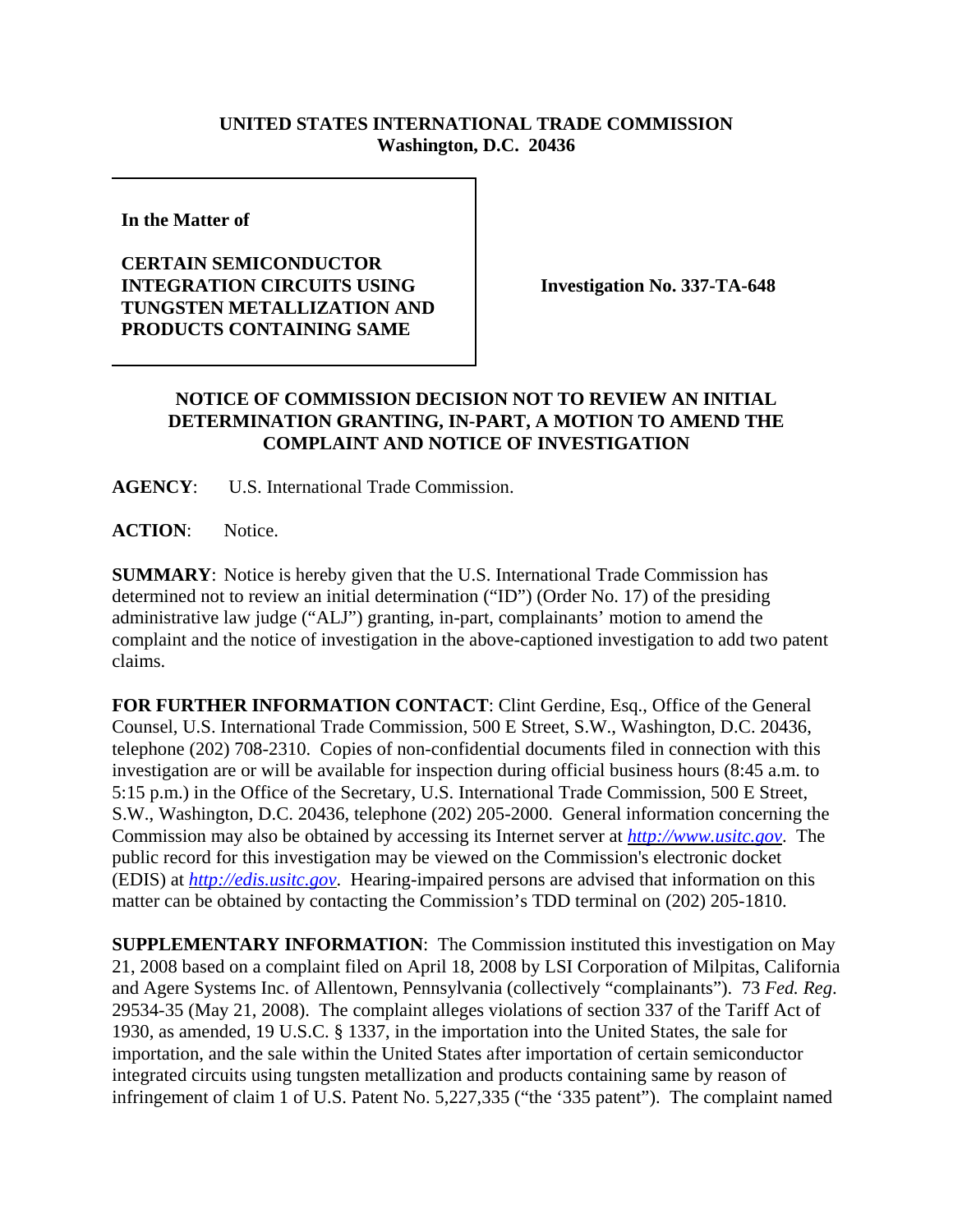numerous respondents including NXP B.V. of the Netherlands and Micronas Semiconductor Holding AG ("Micronas AG") of Switzerland. The complaint further alleged that an industry in the United States exists as required by subsection (a)(2) of section 337.

On September 2, 2008, the Commission issued notice of its determination not to review an ID granting the motion of complainants, NXP B.V., and proposed respondent NXP Semiconductors USA, Inc. ("NXP Semiconductors") of San Jose, California to amend the complaint and notice of investigation to substitute NXP Semiconductors for NXP B.V. 73 *Fed. Reg.* 52064-65 (Sept. 9, 2008). On October 8, 2008, the Commission issued notice of its determination not to review an ID granting a joint motion to amend the complaint and notice of investigation to substitute Micronas GmbH for Micronas AG. 73 *Fed. Reg.* 61168-69 (Oct. 15, 2008). On October 17, 2008, the Commission issued notice of its determination not to review an ID granting complainants' motion to amend the complaint to add five additional respondents. 73 *Fed. Reg.* 63195 (Oct. 23, 2008).

On September 19, 2008, complainants moved to amend the complaint and notice of investigation to add dependent claims 3 and 4 of the '335 patent to the investigation and new infringement allegations against the following respondents: (1) United Microelectronics Corp. ("UMC"); (2) Integrated Device Technology, Inc. ("IDT"); (3) AMIC Technology Corp. ("AMIC"); (4) Cypress Semiconductor Corp. ("Cypress"); (5) Freescale Semiconductor, Inc. ("Freescale"); (6) Grace Semiconductor Manufacturing Corp. ("Grace"); (7) Microchip Technology, Inc. ("Microchip"); (8) Micronas GmbH ("Micronas"); (9) Nanya Technology Corp. ("Nanya"); (10) NXP Semiconductors; (11) Powerchip Semiconductor ("Powerchip"); (12) ProMOS Technologies, Inc. ("ProMOS"); (13) Spansion, Inc. ("Spansion"); and (14) Vanguard International Semiconductor Corp. ("Vanguard").

On October 30, 2008, the ALJ issued the subject ID (Order No. 17) granting, in-part, complainants' motion to add the two patent claims. The ALJ denied the motion as to respondents UMC, AMIC, Microchip, Micronas, Nanya, NXP Semiconductors, Powerchip, ProMOS, and Spansion regarding claim 3, and as to respondents UMC, IDT, AMIC, Cypress, Freescale, Grace, Microchip, Micronas, NXP Semiconductors, Powerchip, ProMOS, Spansion, and Vanguard regarding claim 4. No party petitioned for review.

The Commission has determined not to review the subject ID.

The authority for the Commission's determination is contained in section 337 of the Tariff Act of 1930, as amended, 19 U.S.C. § 1337, and in sections 210.14 and 210.42(h) of the Commission's Rules of Practice and Procedure, 19 C.F.R. §§ 210.14, 210.42(h).

By order of the Commission.

 $\sqrt{s}$ William R. Bishop Acting Secretary to the Commission